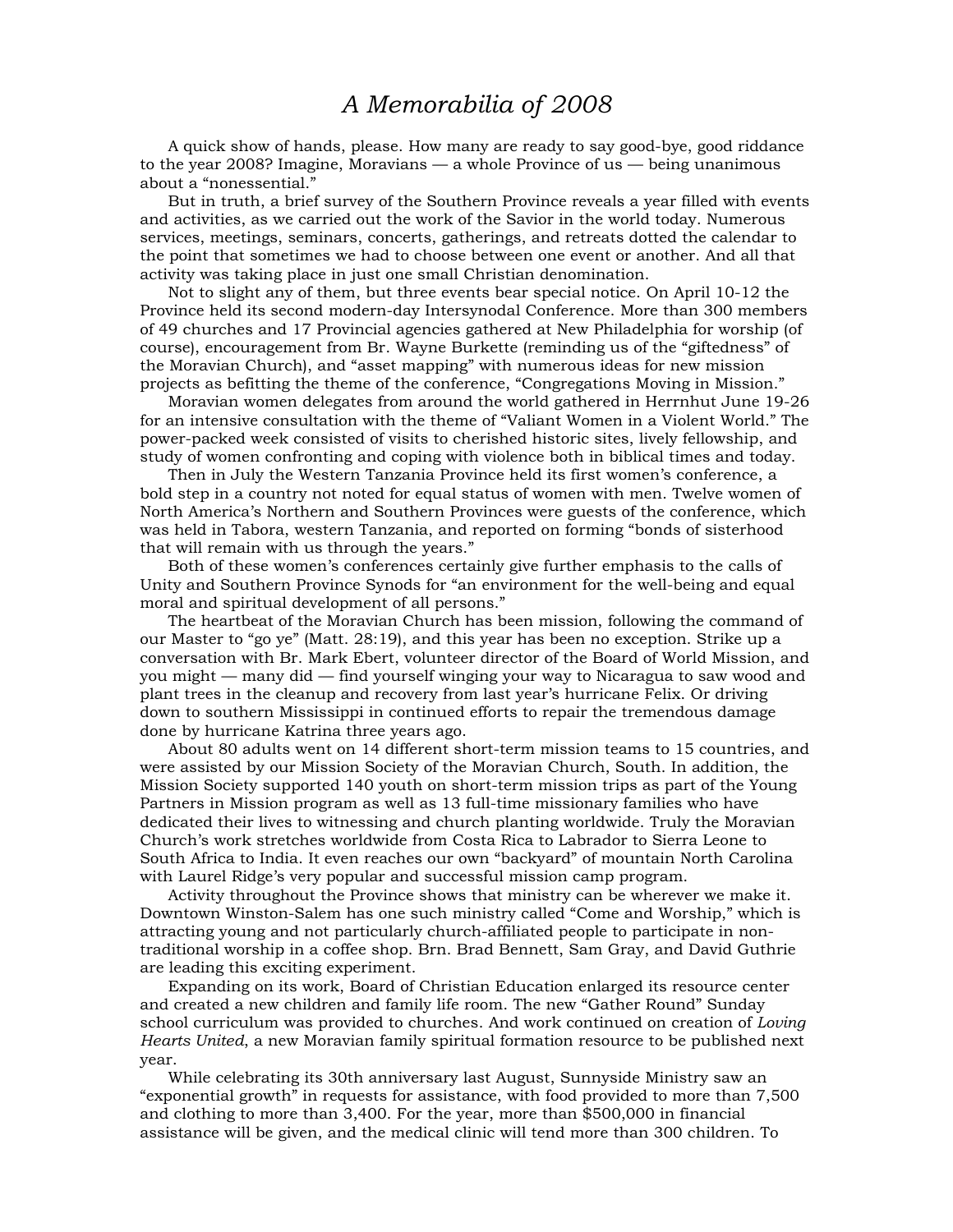help serve such need Sunnyside Ministry has more than 120 dedicated volunteers. Sad to say, this is one ministry that is taxed to the limit when the economy turns sour. Keep Sunnyside Ministry in your thoughts, prayers, and giving plans of time and talent.

 Elsewhere, Board of Evangelism and Home Missions oversaw the Senior Friends chapters of the Province, and a "Moravian Voices of Experience" older adult choir was organized in November. The parish nurse program has expanded over the past two years to 25, and funding is being arranged to hire a congregational nurse coordinator. Weeklong home mission opportunities are being planned for middle and high school students next summer, and we might soon see "mission blitz weekends." In its capacity of overseeing new and emerging congregations, BEHM is assisting Holly Springs to explore new ways to reach out to its community. Cordero de Dios continued its successful food pantry ministry in the Waughtown area of Winston-Salem, with donations of food and money from many other congregations. And we now have nine Moravian fellowships including the newest, Mountain Laurel in Ashe County, which had its first Christmas service last December.

 The Davis Center next to God's Acre in Salem, housing the Moravian Music Foundation and Moravian Archives, was abuzz with music and history during the year. Amid concerts, lectures, and special events, the Music Foundation took time to launch the "Moravian Star Anthem Series," its own publications of music from its collections. *Church Rejoice* will have you singing along with lower brass instruments in the latest Music Foundation CD. In addition, the Music Foundation received grants to begin converting its card catalog to the Internet, making its music resources known worldwide. At the Archives, it was a banner year of publications with three e-books debuting on the Archives web site, www.MoravianArchives.org, including the first ever English language translation of John Amos Comenius's *Unum Necessarium*. In addition, the hard-cover *Faith, Love, Hope* is the first comprehensive history of the Ancient Unity in more than 100 years, and the *Around-the-World Moravian Unity Cookbook* gives us a tasty culinary tour of Moravian Church centers throughout the world.

 It was a full year of service and ministry among the Southern Province congregations as well, starting with the first tick of 2008 with a new wrinkle for **Salem Congregation**. The Watchnight service, seeing out the old year and in the new, for the first time since 1800 was held at another member church than **Home** Church. **Trinity** was host with **Fries Memorial** as co-host, and the sanctuary was almost filled. Salem Congregation's Watchnight this time will be at **Calvary**. Let's see if we can pack the church again.

 Two churches celebrated milestone anniversaries in 2008. **New Hope** in Newton observed its 25th. And celebrating its centennial was **First**, Greensboro. Reporting previous year's statistics, 12 churches — no, 13 including **Oak Grove** — showed increases in 2007 in all three categories, confirmed communicants, total membership, and average worship attendance: **Prince of Peace**, **Little Church on the Lane**, **Leaksville**, **Kernersville**, **Enterprise**, **Raleigh**, **Advent**, **Cordero de Dios**, **Friedberg**, **Home**, **Union Cross**, **Mount Bethel**, and yes, Oak Grove.

 Easter on March 23, 2008, missed the earliest it could be by one day, and though it came very early this year, the weather for it was near perfect, which made for a large attendance of about 8,000 for the Sunrise Service at **Salem**. The next time Easter falls on March 23 will be in the year 2228 when the Moravian Church will be celebrating its 800th anniversary that century.

 During the summer teens and young adults had more than the experimental "Come and Worship" coffee-house services. The **Calvary** Café was open the fourth Friday through September for junior and senior highs to enjoy fellowship while listening to local bands. And **Hopewell** opened the Theology Café on Sunday evenings, designed for young adults as an outreach into the community.

 "Invite a Friend" Sunday was October 19 throughout the Southern Province, and attendance statistics indicate it was a rousing success. If we make a regular practice of this we really will be our church's best growth engine.

 A number of churches were laying plans for the future with new or expanded facilities. **Clemmons** has quietly accumulated a new building fund of about \$1.7